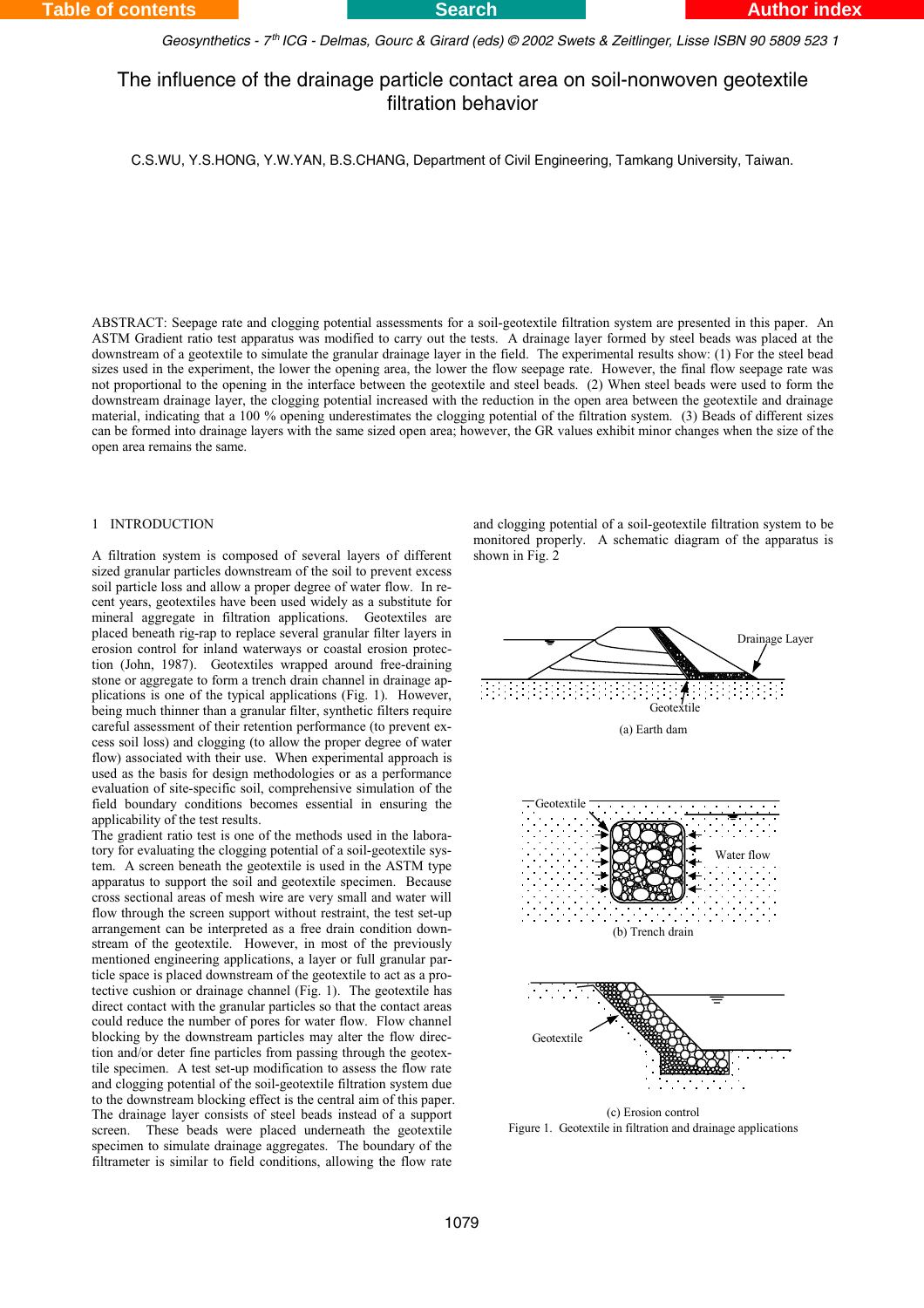

Figure 2. Schematic diagram of test apparatus

# 2 TEST PROGRAM

#### 2.1 *Soils used for the tests*

The soil used had a specific gravity of  $G_s = 2.68$ , density of  $\rho =$ 1.786 g/cm<sup>3</sup>,  $d_{50}$  = 0.5 mm,  $e_{max}$  = 0.638,  $e_{min}$  = 0.395, with the particle size distribution data shown in Table 1.

#### 2.2 *Geotextiles*

Two needle-punched nonwoven geotextiles made of polypropylene were used as the filter. The properties provided by the manufacturer are shown in Table 2.

#### 2.3 *Steel beads used to simulate drainage aggregate*

Single-sized steel beads were bonded together and encircled by a 96 mm diameter steel ring to form the drainage layer, as shown in Fig. 3. The geotextile specimen was then placed above the drainage layer and attached to the filtrameter. Steel beads with 7 mm, 11 mm, 14.2 mm, 15.85 mm, 19 mm, 25.4 mm, and 31.8 mm diameters were chosen in this test program to simulate various drainage material sizes. Under the soil filled in the filtrameter, the open areas between the beads and geotextile were 30 %, 50 %, 68 %, 68 %, 64 %, 82 %, and 68 %, respectively. An unfended steel ring used to make the opening rate 100 % was adopted to simulate the free drain condition. Specific details, together with some test results are given in Table 3. The contact areas between the geotextile and steel beads were measured by placing a piece of the specimen on top of painted steel beads. Under the soil specimen load, the geotextile was imprinted at the contact areas. The open area was obtained by subtracting the painted areas from the total circular area. The opening rate was defined as the ratio between the open and total areas.

| Table 1. Particle size distribution data |  |  |  |
|------------------------------------------|--|--|--|
|                                          |  |  |  |

| Sieve No. 4 10 20 40 60 100 170 200 pan                       |  |  |  |  |  |
|---------------------------------------------------------------|--|--|--|--|--|
| Size(mm) $4.76$ 2.00 0.84 0.42 0.25 0.149 0.088 0.074 0       |  |  |  |  |  |
| Percent passing<br>100 90 65 45 30 20 15 13 0<br>by weight(%) |  |  |  |  |  |

Table 2. Properties of geotextiles

| Geotextile             |                        |      |  |  |  |
|------------------------|------------------------|------|--|--|--|
| Polymer                | Polyester              |      |  |  |  |
| Fabric                 | Needle punching method |      |  |  |  |
| Unit density $(g/m^2)$ | 250                    | 450  |  |  |  |
| Thickness (mm)         | 1.4                    | 2.5  |  |  |  |
| Permeability (cm/sec)  | O 1                    | 0.08 |  |  |  |



Figure 3. Drain layer of 7-mm steel beads

Table 3. Details of filtration test

|        | Bead<br>diameter<br>(mm) | Opening<br>rate<br>(%) | $i=1$         |               |      |      |  | $i=5$       |                                                                                                            |      |  |
|--------|--------------------------|------------------------|---------------|---------------|------|------|--|-------------|------------------------------------------------------------------------------------------------------------|------|--|
| Test   |                          |                        | $I_{if}$      |               |      |      |  |             | $I_{pf}$ GR/GR <sub>100</sub> Q/Q <sub>100</sub> $I_{if}$ $I_{pf}$ GR/GR <sub>100</sub> Q/Q <sub>100</sub> |      |  |
| $R1-1$ | $\tau$                   | 30                     |               | 0.58 0.56     | 1.33 | 0.48 |  | $0.65$ 0.64 | 1.26                                                                                                       | 0.38 |  |
| R 1-2  | 11                       | 50                     |               | 0.58 0.56     | 1.28 | 0.58 |  | 0.69 0.67   | 1.21                                                                                                       | 0.46 |  |
| R 1-3  | 14.2                     | 68                     |               | 0.68 0.66     | 1.19 | 0.74 |  | 0.74 0.73   | 1.11                                                                                                       | 0.66 |  |
| R 1-4  | 15.85                    | 68                     | $0.65$ $0.61$ |               | 1.20 | 0.71 |  | 0.72 0.72   | 1.12                                                                                                       | 0.66 |  |
| R 1-5  | 19                       | 64                     |               | $0.67$ $0.63$ | 1.23 | 0.71 |  | 0.72 0.68   | 1.16                                                                                                       | 0.59 |  |
| R 1-6  | 25.4                     | 82                     |               | $0.72$ $0.68$ | 1.14 | 0.84 |  | 0.77 0.74   | 1.08                                                                                                       | 0.80 |  |
| R 1-7  | 31.8                     | 68                     |               | $0.64$ $0.62$ | 1.21 | 0.68 |  | 0.73 0.72   | 1.16                                                                                                       | 0.65 |  |
| $R1-8$ |                          | 100                    |               | 0.76 0.72     | 1.0  | 1.0  |  | 0.81 0.79   | 1.0                                                                                                        | 1.0  |  |
| $R2-1$ | $\overline{7}$           | 30                     |               | 0.50 0.46     | 1.35 | 0.48 |  | 0.66 0.63   | 1.19                                                                                                       | 0.37 |  |
| $R2-2$ | 11                       | 50                     |               | 0.54 0.52     | 1.25 | 0.60 |  | 0.68 0.66   | 1.15                                                                                                       | 0.50 |  |
| $R2-3$ | 14.2                     | 68                     |               | $0.63$ $0.59$ | 1.14 | 0.80 |  | 0.72 0.69   | 1.08                                                                                                       | 0.69 |  |
| R 2-4  | 15.85                    | 68                     |               | 0.61 0.58     | 1.16 | 0.76 |  | 0.71 0.69   | 1.09                                                                                                       | 0.66 |  |
| R 2-5  | 19                       | 64                     |               | $0.60$ $0.58$ | 1.22 | 0.72 |  | 0.70 0.68   | 1.10                                                                                                       | 0.60 |  |
| R 2-6  | 25.4                     | 82                     |               | $0.64$ $0.62$ | 1.11 | 0.84 |  | 0.74 0.70   | 1.06                                                                                                       | 0.77 |  |
| R 2-7  | 31.8                     | 68                     |               | $0.61$ $0.58$ | 1.18 | 0.76 |  | 0.70 0.69   | 1.09                                                                                                       | 0.64 |  |
| $R2-8$ |                          | 100                    |               | $0.64$ $0.64$ | 1.0  | 1.0  |  | 0.79 0.77   | 1.0                                                                                                        | 1.0  |  |

In the table,  $I_{if}$  and  $I_{nf}$  are indexes used to evaluate the flow changes between the initial and final stages and between the peak value and final stages, defined by

$$
I_{if} = \frac{Q_f}{Q_i} \tag{1}
$$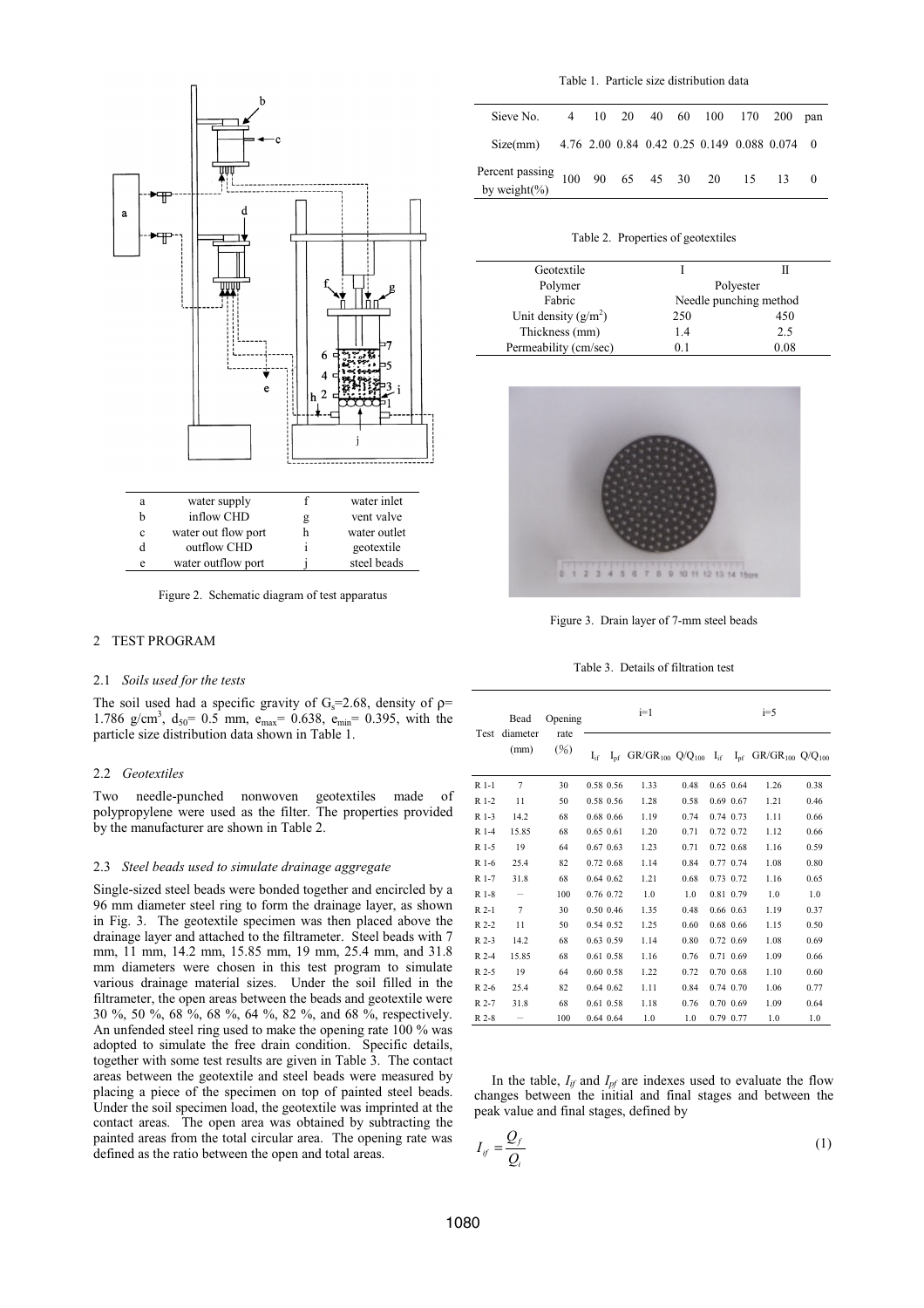$$
I_{pf} = \frac{Q_f}{Q_p} \tag{2}
$$

where  $Q_f$ ,  $Q_i$  and  $Q_p$  are the system flows at the final, initial stage and peak, respectively.

## 3 EXPERIMENTAL TEST RESULTS

#### 3.1 *Flow rate of the filtration system*

Hydraulic gradients of 1 and 5 were applied to the filtration system. Tests were terminated at 120 hours of elapsed time as the flow rates reached relative equilibrium values for the tests.

At the beginning of the tests, fine particles carried out by the flow can be seen by the turbidity of the outflow water. About 30 minutes later, the flow rates reached peak values and then gradually decreased. Typical flow rate curves with the elapsed time are shown in Fig. 4. Experimental results reveal that the final flow rates of the filtration system increased with increased opening rate percentage as shown in Figs. 5 and 6. However, the relationships between the flow rate and opening rate for both needle-punched nonwoven geotextiles were not linearly proportional. The flow change indexes,  $I_{if}$  and  $I_{pf}$ , decreased with decreasing opening rate, signifying that steel beads significantly deter the outflow water (Figs. 7 and 8).

#### 3.2 *GR values*

The GR values of the experimental tests are presented in Fig. 9. The ratios of GR values between drainage layers and free drain



Figure 4. Flow rate of drain layer with geotextile 1



Figure 5. Flow rate vs. opening rate (geotextile 1)







Figure 7. Flow change index vs. opening rate (geotextile 1)

are shown in Fig. 10. The test results reveal that the GR values increase as the percentage of blocked flow channel area increases. This indicates that the steel beads increase the clogging potential of a soil-geotextile filtration system.

## 3.3 *Different bead sizes having the same opening rate*

In the formation of a drainage layer, the beads fitted into the steel ring must be whole, so that 14.2, 15.85, and 31.8 mm diameter beads will form the same opening rate of 68 %. The experimental results revealed that the discrepancy in the flow rates and flow change indexes  $I_{if}$  and  $I_{pf}$  among the three bead sizes is insignificant. The GR values for both tested geotextiles